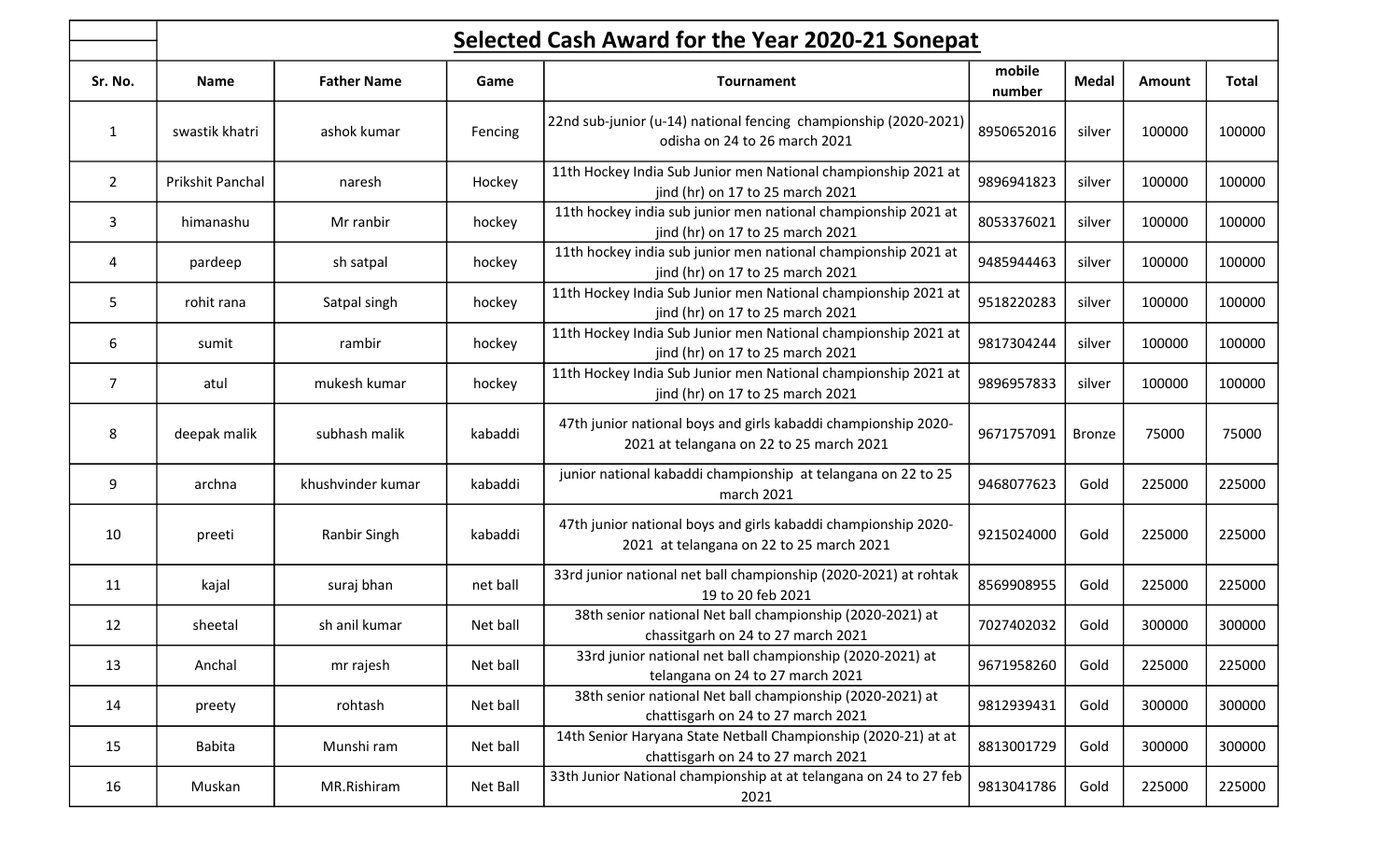| 17 | pooja        | hariram           | netball               | 38th senior national netball championship men and women 2021<br>chhattigard on 24 to 27 march 2021                          | 9991674531 | Gold                                   | 300000 | 300000 |
|----|--------------|-------------------|-----------------------|-----------------------------------------------------------------------------------------------------------------------------|------------|----------------------------------------|--------|--------|
|    |              |                   |                       | 33rd junior national championship at telangana on 24 to 27 feb<br>2021                                                      |            | Gold                                   | 225000 |        |
| 18 | sheetal      | surender          | netball               | 38th senior national netball championship chhattisgarh on 24 to<br>27 march 2021                                            | 7404041584 | Gold                                   | 300000 | 525000 |
| 19 | nikhlesh     | davender          | shot put              | boys u/16 years 36th national junior athletics championship<br>guwahati assam on 6 to 10 feb 2021                           | 7988070722 | Silver                                 | 150000 | 150000 |
| 20 | Manisha      | Rajbir singh      | Wheelchair<br>Fencing | 13th National Wheelchair Fencing championship at karnal on 26 to<br>28 march 2021 in Sabre team Event                       | 9991816092 | Gold                                   | 300000 |        |
|    |              |                   |                       | 13th National Wheelchair Fencing championship at karnal on 26 to<br>28 march 2021 in EPEE Team Event                        |            | Silver                                 | 200000 | 700000 |
|    |              |                   |                       | 13th National Wheelchair Fencing championship at karnal on 26 to<br>28 march 2021 in Foil Event                             |            | <b>Bronze</b>                          | 100000 |        |
|    |              |                   |                       | 13th National Wheelchair Fencing championship at karnal on 26 to<br>28 march 2021 in EPEE Event                             |            | <b>Bronze</b>                          | 100000 |        |
| 21 | aarti saroha | sh manoj          | wresling 53 kg        | 2021 sub junior national girls wresling championship at karnataka<br>on 19 to 21 march 2021                                 | 8053121024 | silver                                 | 100000 | 100000 |
| 22 | Anjali       | <b>SH Harkesh</b> | wresling 59 kg        | 32rd Women Senior national championship at agra up on 30 to 31<br>jan 2021                                                  | 7355856903 | <b>Bronze</b>                          | 100000 | 100000 |
| 23 | Rohit dahiya | bijender          | wresling 82 kg        | senior national Wrestling championship at phagwara (punjab) on<br>20 to 21 feb 2021                                         | 9467521740 | Wt.Cat. Not<br><b>Bronze</b><br>in OCA | 225000 |        |
|    |              |                   |                       | jr national gerco roman wr. Championship at chandigard on 25 to<br>27 march 2021                                            | Gold       | 225000                                 |        |        |
| 24 | sneha        | pawan kumar       | wresling 43 kg        | sub junior national girlsm wresling championship 2021 at<br>karnataka on 19 to 21 march 2021                                | 9068683019 | <b>Bronze</b>                          | 50000  | 50000  |
| 25 | parvesh      | yashvir           | wresling 130<br>kg    | 2021 junior national boys greco roman style wresling<br>championship at chandigard on 25 to 27 march 2021                   | 9812352889 | <b>Bronze</b>                          | 75000  | 75000  |
| 26 | Nitin        | Virender          | Wrestling 110<br>Kg   | Sub Junior National Chandigarh Haryana Wrestling Championship<br>25th to 27 March 2021 at Chandigarh on 25 to 27 march 2021 | 7206819212 | Silver                                 | 100000 | 100000 |
| 27 | rakhi        | mukesh            | Wrestling<br>76Kg     | junior national woman wresling championship at Karnataka on 19<br>to 21 march 2021                                          | 9812837952 | silver                                 | 150000 | 150000 |
| 28 | kusum        | ravinder          | Wrestling 59<br>Kg    | junior male & female free style & greeco romon haryana state<br>wresling championship at Karnataka on 19 to 21 march 2021   | 9813115640 | silver                                 | 150000 | 150000 |
| 29 | sagar        | SH. Jagbir        | Wrestling 67<br>Кg    | Junior National Sports complex Sec-42 at chandigarh 25th to 27th<br><b>March 2021</b>                                       | 8295893722 | <b>Bronze</b>                          | 75000  | 75000  |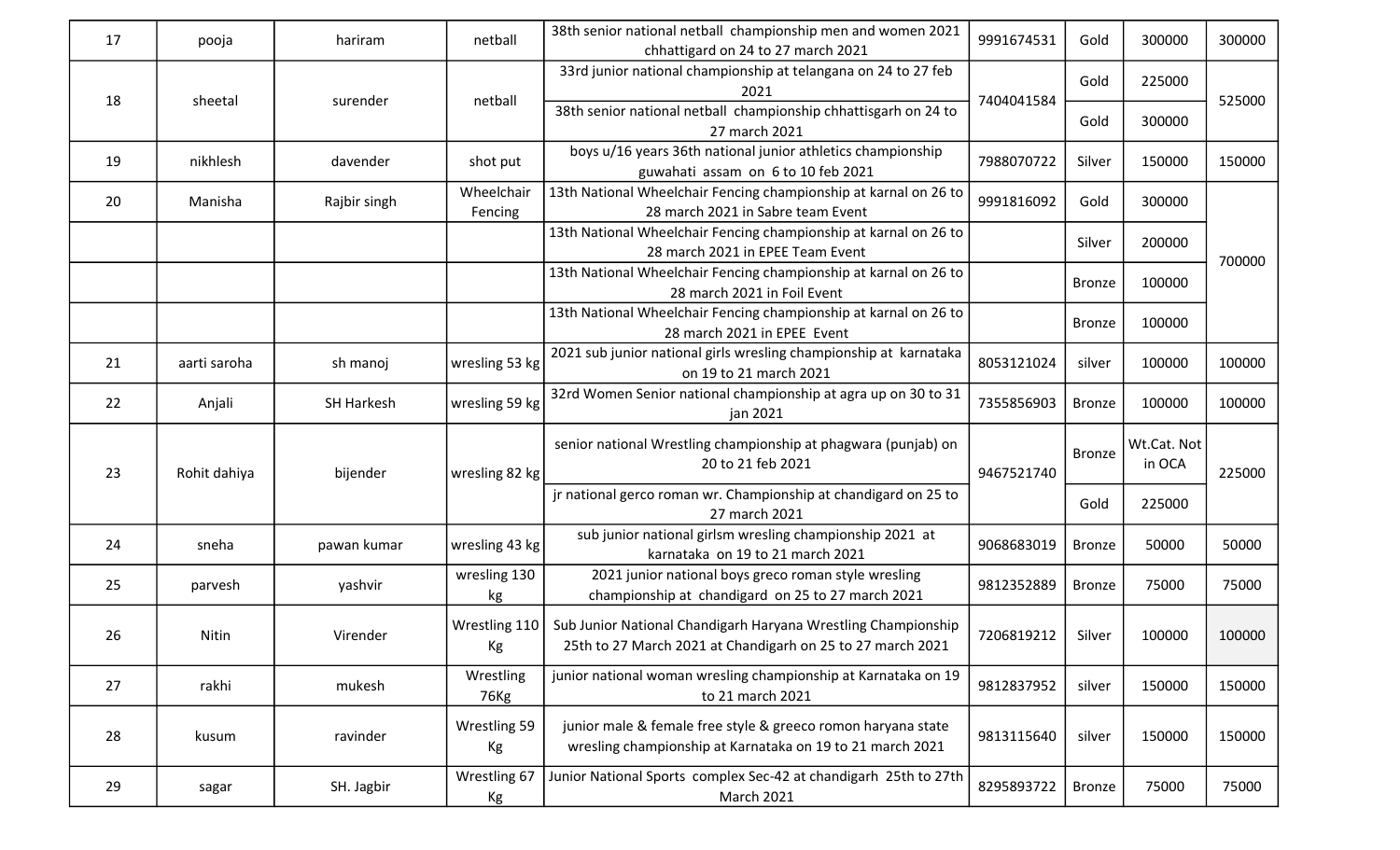| 30 | Shubham      | Sajjan               | Wrestling<br>57Kg                                                                    | 65th men Free Style senior national boys Free Style Wrestling<br>Championship 23rd - 24th Jan 2021 at noida (up) on 23 to 24 jan<br>2021 | 9813682543       | <b>Bronze</b> | 100000 | 100000 |
|----|--------------|----------------------|--------------------------------------------------------------------------------------|------------------------------------------------------------------------------------------------------------------------------------------|------------------|---------------|--------|--------|
| 31 | Sandeep      | Randhir              | Wrestling<br>63Kg                                                                    | Junior National boys Greco Roman Style wrestling championship<br>Sports Complex Sector 42 at Chandigarh on 25 to 27 march 2021           | 9541390831       | <b>Bronze</b> | 75000  | 75000  |
| 32 | hanny kumari | rammehar             | Wrestling<br>50Kg                                                                    | 23rd Women Sr. National Wrestling Championship held at Agra<br>from 30 to 31 Jan. 2021 in 50 kg Wt. Category                             | 9729403202       | silver        | 200000 | 275000 |
|    |              |                      |                                                                                      | 2021 Jrunior National Women Wrestling Championship held at<br>Bellary, Karnataka from 19to 21 March. 2021 in 50 kg Wt. Category          | 9729403202       | <b>Bronze</b> | 75000  |        |
| 33 | sonam        | rajender             | Wrestling 62                                                                         | 23rd Women Sr. National Wrestling Championship held at Agra<br>from 30 to 31 Jan. 2021 in 62 kg Wt. Category                             | 9050447221       | Gold          | 300000 | 600000 |
|    |              | kg                   | 2020 Senior Individual world cup held at serbia (belgrade) from 12<br>to 18 dec 2020 |                                                                                                                                          | paticipa<br>tion | 300000        |        |        |
| 34 | anil         | devanand             | wrestling 63<br>kg                                                                   | junior national wresling championship at chandigarh on 25 to 27<br>march 2021                                                            | 8930345152       | Gold          | 225000 | 225000 |
| 35 | Sachin       | karmbir              | Wrestling 77<br>Кg                                                                   | Junior national Wrestling championship at chandigarh on 25 to 27<br>march 2021                                                           | 8168943570       | Gold          | 225000 | 225000 |
| 36 | Rupin        | Sandeep              | wrestling<br>55Kg                                                                    | Sub-Junior National wrestling championship Greco roman style<br>2021 at chandigarh on 25 to 27 march 2021                                | 9991344331       | Gold          | 150000 | 150000 |
| 37 | aman         | sh ombir             | wushu 60Kg                                                                           | 29th senior national wushu championship at chandigarh on 25 feb<br>to 2 march 2021                                                       | 7494849497       | <b>Bronze</b> | 100000 | 100000 |
| 38 | Deepak       | SH. Sajjan Kumar     | wushu 60Kg                                                                           | 19th Junior National wushu championship at fatehabad (Hr) on 10<br>to 15 march 2021                                                      | 8816864550       | bronze        | 75000  | 75000  |
| 39 | Surjit kumar | Ramkanwar            | Athletics                                                                            | 19th national para Athletics championship 2021 at Bengaluru<br>karnataka on 24-27 march 2021                                             | 9896826241       | <b>Bronze</b> | 100000 | 100000 |
| 40 | Ram devi     | Ramesh               | <b>Athletics</b>                                                                     | 19th National Para Athletics championship 2021 at Bengaluru<br>karnataka on 24-27 march 2021                                             | 9729684420       | silver        | 200000 | 200000 |
| 41 | Rahul        | Dharambir            | Long Jump<br>Para Athletics                                                          | 19th National Para Athletics championship 2021 at Bengaluru<br>karnataka on 24-27 march 2021                                             | 9416723044       | <b>Bronze</b> | 100000 | 100000 |
| 42 | Neeraj       | Anand kumar          | Para Athletics                                                                       | 19th national Para Athletics championship 2021 at Bengaluru<br>karnataka on 24-27 march 2021                                             | 9991446824       | silver        | 200000 | 200000 |
| 43 | Amit balyan  | krishan Kumar Balyan | Para Athletics                                                                       | 19th National Para Athletics championship 2021 at Bengaluru<br>karnataka on 24-27 march 2021                                             | 9996095959       | silver        | 200000 | 200000 |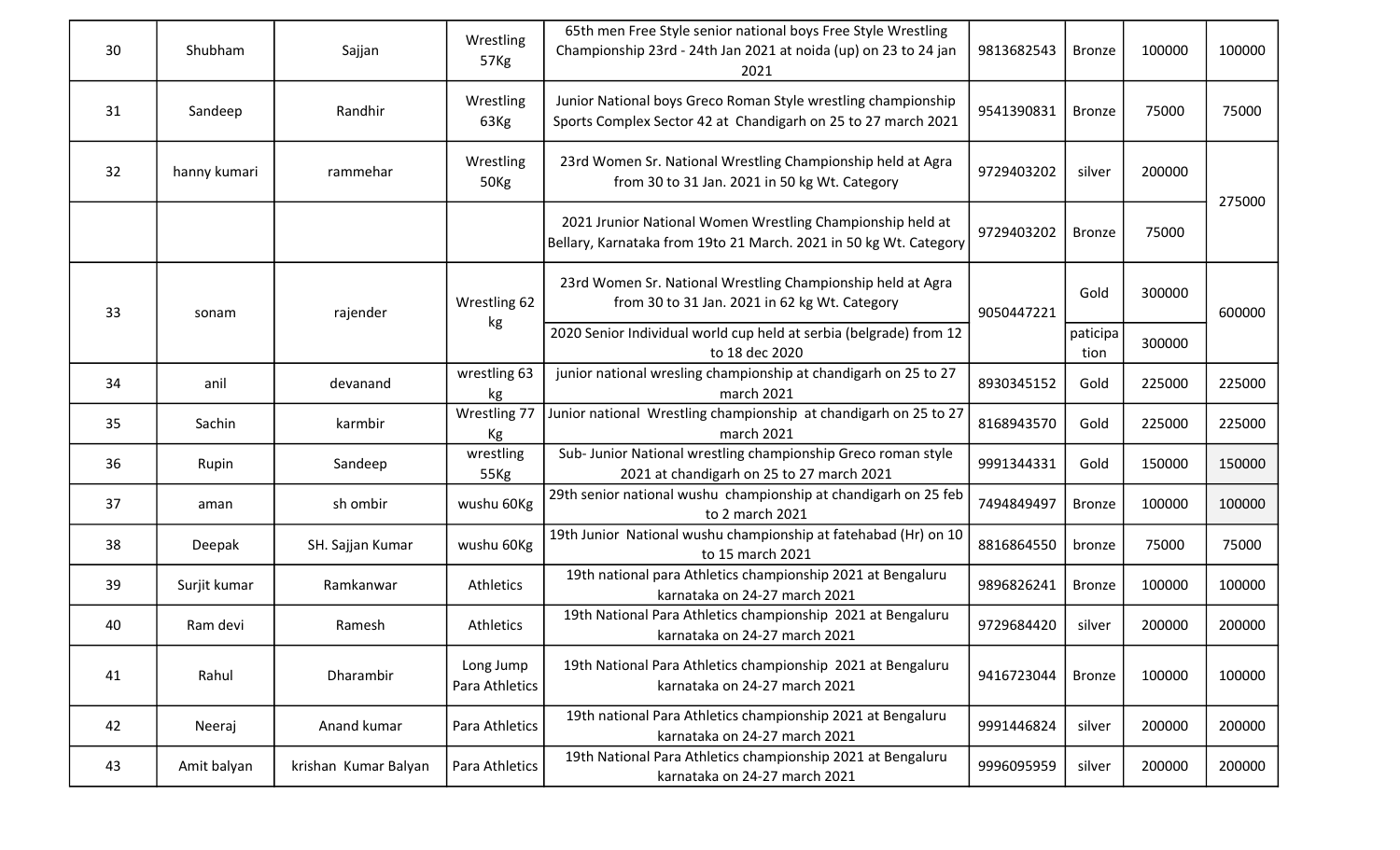| 44 | Dharambir    | <b>Ranbir Singh</b>           | Para Athletics        | 19th National Para Athletics championship 2021 at Bengaluru<br>karnataka on 24-27 march 2021 (Club Throw)          | 8708337657          | Gold          | 300000 | 600000                     |
|----|--------------|-------------------------------|-----------------------|--------------------------------------------------------------------------------------------------------------------|---------------------|---------------|--------|----------------------------|
|    |              |                               |                       | 19th National Para Athletics championship 2021 at Bengaluru<br>karnataka on 24-27 march 2021 (Discuss Throw)       |                     | Gold          | 300000 |                            |
|    | Devika malik | <b>Bikram Singh</b>           | Para Athletics        | 19th National Para Athletics championship 2021 100mtrs (T-37<br>Women ) at Bengaluru karnataka on 24-27 march 2021 | 9873341190          | Gold          | 300000 | 500000<br>600000<br>600000 |
| 45 |              |                               |                       | 19th National Para Athletics championship 2021 200mtrs (T-37<br>Women ) at Bengaluru karnataka on 24-27 march 2021 |                     | Silver        | 200000 |                            |
|    |              |                               |                       | 19th National Para Athletics championship 2021 at Bengaluru<br>karnataka on 24-27 march 2021                       |                     | Gold          | 300000 |                            |
| 46 |              | Ankur Dhama<br>Inderpal singh | Para Athletics        | 19th National Para Athletics championship 2021 at Bengaluru<br>karnataka on 24 to 27 march 2021                    | 9999351856          | Gold          | 300000 |                            |
|    |              | <b>Mukhtiar Singh</b>         | Para Athletics        | 19th National Para Athletics championship at Bengaluru karnataka<br>on 24-27 march 2021                            | 9588185736          | Gold          | 300000 |                            |
| 47 | Rashmila     |                               |                       | 19th National Para Athletics championship at Bengaluru karnataka<br>on 24-27 march 2021                            |                     | Gold          | 300000 |                            |
| 48 | Rahul        | SH Krishan                    | Para Athletics        | 19th National Para Athletics championship 2021 at Bengaluru<br>karnataka on 24-27 march 2021                       | 9518188145          | Gold          | 300000 | 300000                     |
| 49 | manjeet      | tara chand                    | Para Athletics        | 19th national para athlics championship 2021 at Bengaluru<br>karnataka on 24-27 march 2021                         | 8950408070          | <b>Bronze</b> | 100000 | 100000                     |
| 50 | amit kumar   | sh jagdish chander            | Para Athletics        | 19th national Para Athletics championship 2021 at Bengaluru<br>karnataka on 24-27 march 2021                       | 9050930416          | <b>Bronze</b> | 100000 | 100000                     |
| 51 | Sumit        | Ram kumar                     | Para Athletics        | 19th National Para Athletics championship 2021 at Bengaluru<br>karnataka on 24-27 march 2021                       | 9053902298          | Gold          | 300000 | 300000                     |
| 52 | Manihas      | Paley ram                     | Para Athletics        | 19th national Para Athletics championship 2021 at Bengaluru<br>karnataka on 24-27 march 2021                       | 9896717113          | Silver        | 200000 | 200000                     |
| 53 | dharam singh | rajpal                        | para judo<br>66Kg     | 9th national visually impaired judo championship 2021 at Lucknow<br>on 18-20 march 2021                            | 7015231650   Bronze |               | 100000 | 100000                     |
| 54 | Sudhir       | Rajbir singh                  | Para<br>powerlifiting | 18th Senior National Para Powerlifiting championship 2021 at<br>Bengaluru karnataka on 24-27 march 2021            | 9812363032          | Gold          | 300000 | 300000                     |
| 55 | Ashok        | Suresh                        | Para<br>powerlifiting | 18th Senior National Para Powerlifiting championship 2021 at<br>Bengaluru karnataka on 24-27 march 2021            | 9671560638          | Gold          | 300000 | 300000                     |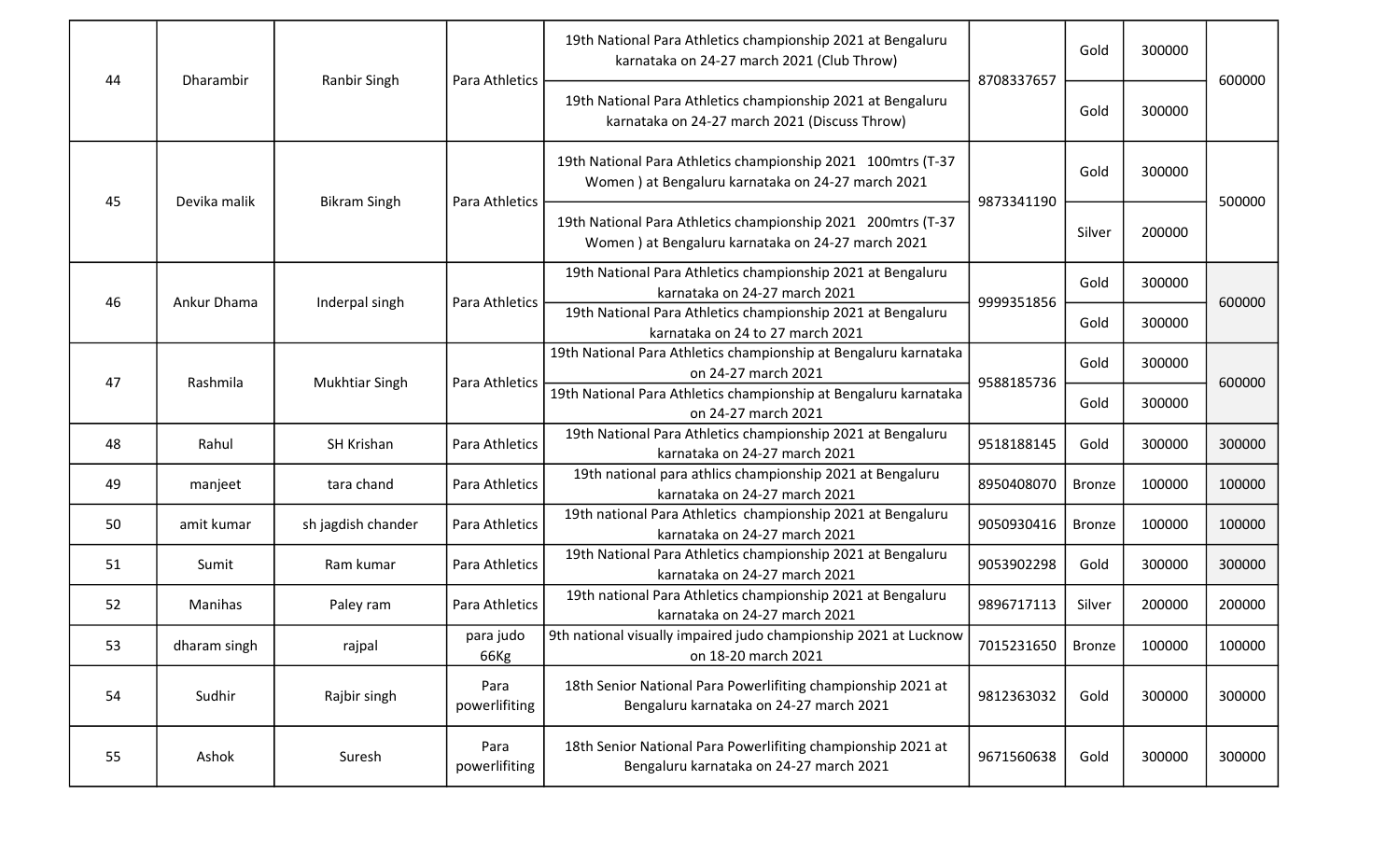| 56 | geeta          | khudi         | power lifting       | 18th Senior National Para Powerlifiting championship 2021 at<br>Bengaluru karnataka on 19-21 march 2021              | 9038974030                                                                                                               | Gold          | 300000        | 300000                     |  |
|----|----------------|---------------|---------------------|----------------------------------------------------------------------------------------------------------------------|--------------------------------------------------------------------------------------------------------------------------|---------------|---------------|----------------------------|--|
| 57 | mamta          | balwant singh | power lifting       | 18th Senior National Para Powerlifiting championship 2021 at<br>Bengaluru karnataka on 19-21 march 2021              | 8168584728                                                                                                               | <b>Bronze</b> | 100000        | 100000                     |  |
|    |                |               |                     | xx national Para swimming championship2020-21 at Bengaluru<br>karnataka on 20-22 march 2021 4x100 meter medley Relay |                                                                                                                          | <b>Bronze</b> | Not in OCA    | 200000<br>100000<br>200000 |  |
| 58 |                | Naveen kumar  |                     |                                                                                                                      | xx national Para swimming championship2020-21 at Bengaluru<br>karnataka on 20-22 march 2021 4x100 meter Free Style Relay |               | <b>Bronze</b> | Not in OCA                 |  |
|    |                | sh. mahipal   | Swimming            | xx national Para swimming championship2020-21 at Bengaluru<br>karnataka on 20-22 march 2021 50 Meter Free Style      | 9671997577                                                                                                               | Silver        | 200000        |                            |  |
|    |                |               |                     | xx national Para swimming championship2020-21 at Bengaluru<br>karnataka on 20-22 march 2021 50 Meter Back Strock     |                                                                                                                          | Gold          | Not in OCA    |                            |  |
| 59 | Surender Singh | Rohtas        | Swimming            | XX National Para championship2020-21 at Bengaluru karnataka on<br>19-21 march 2021 in 50 Meter Back Strock Event     | 9050509950                                                                                                               | <b>Bronze</b> | Not in OCA    |                            |  |
|    |                |               |                     | XX National Para championship2020-21 at Bengaluru karnataka on<br>19-21 march 2021 in 100 Meter Back Strock Event    |                                                                                                                          | <b>Bronze</b> | 100000        |                            |  |
| 60 | Mohit          | Jai bhagwan   | Para Volley<br>Ball | 9th Senior men and women Para Sitting Volley Ball National<br>championship 2020 -21 at Bhiwani on 26-28 march 2021   | 9518243321                                                                                                               | Silver        | 200000        |                            |  |
| 61 | Manish         | satbir singh  | Pencak Silat        | Pre teen Junior National Pencak Silat championship 2020-21 at shri<br>nagar kashmir on 26-31 march 2021              | 9050571554                                                                                                               | Gold          | 225000        | 225000                     |  |
| 62 | Pushkar        | Rajneesh      | Lawn Tennis<br>soft | 14th Sub-Junior National Soft Tennis championship at gandhi<br>nagar gujarat on 21-25 march 2021                     | 9896370542                                                                                                               | <b>Bronze</b> | 50000         | 50000                      |  |
| 63 | Vardan         | YaJvender     | Soft tennis         | 14th Sub- Junior National Soft Tennis Championship (Boys & Girls<br>) at Gandhi nagar Gujarat on 21-25 march 2021    | 8826410240                                                                                                               | <b>Bronze</b> | 50000         | 50000                      |  |
|    |                |               |                     | 14th Sub- Junior National Soft Tennis Championship ( Boys & Girls<br>) at Gandhi nagar Gujarat on 21-25 march 2021   |                                                                                                                          | <b>Bronze</b> | 50000         |                            |  |
| 64 | Arntya Ohlyan  | Mr Akhil Dev  | Soft Tennis         | 14th Sub- Junior National Soft Tennis Championship (Boys & Girls<br>) at Gandhi nagar Gujarat on 21-25 march 2021    | 9467007845                                                                                                               | <b>Bronze</b> | 50000         | 100000                     |  |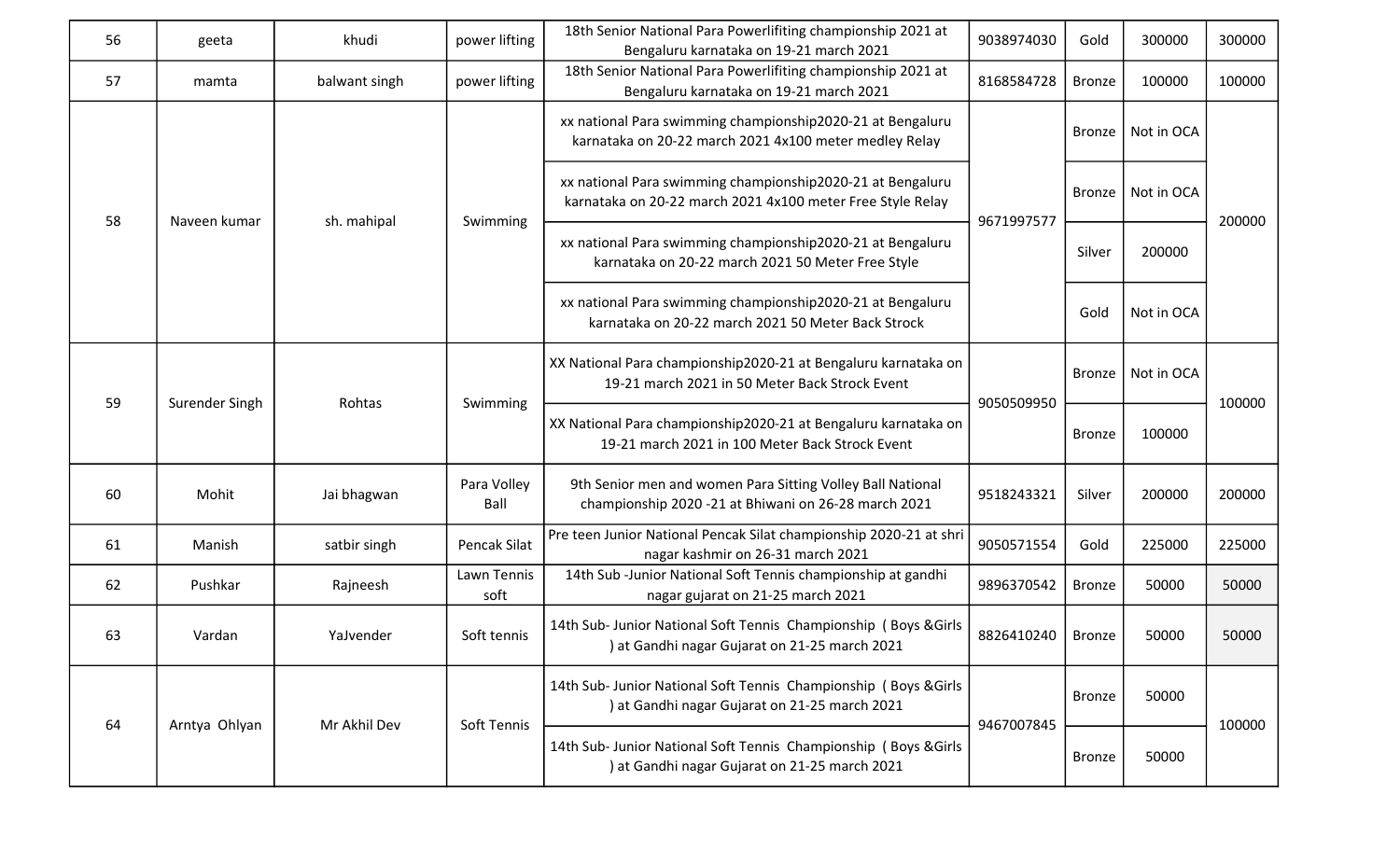| 65 | Ritam Chawla  | Mr Shashi Chawla   | Soft Tennis | 14th Sub - Junior National Soft Tennis championship (Boys&Girls)<br>at Gandhi nagar Gujarat on 21-25 march 2021          | 9541748565 | <b>Bronze</b> | 50000  | 100000 |
|----|---------------|--------------------|-------------|--------------------------------------------------------------------------------------------------------------------------|------------|---------------|--------|--------|
|    |               |                    |             | 14th Sub - Junior National Soft Tennis championship (Boys&Girls)<br>at Gandhi nagar Gujarat on 21-25 march 2021          |            | <b>Bronze</b> | 50000  |        |
|    |               |                    | Soft tennis | 14th sub junior national soft tennis Team India championship<br>(Boys&Girls) at Gandhi nagar Gujarat on 21-25 march 2021 | 8607477989 | Silver        | 100000 | 150000 |
| 66 | aditya mor    | mr bhupender       |             | 14th sub junior national soft tennis Team India championship<br>(Boys&Girls) at Gandhi nagar Gujarat on 21-25 march 2021 |            | <b>Bronze</b> | 50000  |        |
| 67 | Rohit         | sh mahabir singh   | kurash      | Senior National Kurash championship at (mp) on 22to 24 march<br>2021                                                     |            | silver        | 200000 | 200000 |
| 68 | Sheetal       | MR. Dharampal      | Kurash      | Senior National Kurash championship at madhya pardesh on 22 to<br>24 march 2021                                          |            | <b>Bronze</b> | 100000 | 100000 |
| 69 | Sejal         | Joginder           | Hockey      | 11th Hockey India Sub-Junior Women National championship 2021<br>at jharkhand on 10 to 18 march 2021                     |            | Gold          | 150000 | 150000 |
| 70 | Kanika Siwach | kuldeep Siwach     | Hockey      | 11th Hockey India Sub- Junior Women National championship 2021<br>at jharkhand on 10 to 18 march 2021                    |            | Gold          | 150000 | 150000 |
| 71 | Ritika        | MR. Shamsher Singh | Hockey      | 11th hockey india sub junior momen national championship 2021<br>at jharkhand on 10 to 18 march 2021                     |            | gold          | 150000 | 150000 |
| 72 | Nandni        | SH sharvan kumar   | Hockey      | 11th hockey india sub junior momen national 2021 at jharkhand<br>on 10 to 18 march 2021                                  |            | Gold          | 150000 | 150000 |
| 73 | Manisha       | Sh Nafe singh      | Hockey      | 11th Hockey India Sub-Junior Women National 2021 at jharkhand<br>on 10 to 18 march 2021                                  |            | Gold          | 150000 | 150000 |
| 74 | ishika        | Arun kumar         | Hockey      | 11th sub-Junior Women Hockey championship at jharkhand on 10<br>to 18 march 2021                                         |            | Gold          | 150000 | 150000 |
| 75 | Ritika Mann   | Ramesh Kumar       | Hockey      | 11th Sub - Junior Women National championship 2021 at<br>jharkhand on 10 to 18 march 2021                                |            | Gold          | 150000 | 150000 |
| 76 | Sakshi Rana   | Satpal singh       | Hockey      | 11th Hockey India sub - Junior women national 2021 at jharkhand<br>on 10 to 18 march 2021                                |            | Gold          | 150000 | 150000 |
| 77 | Deepika       | naresh kumar       | wushu 56Kg  | Haryana State Junior youth wushu championship 2020-21 at<br>fatehabad (Hr) on 10 to 15 march 2021                        |            | Gold          | 225000 | 225000 |
| 78 | kushal        | sh mukesh          | wushu 65Kg  | 19th junior national wushu championship at fatehabad (Hr) on 10<br>to 15 march 2021                                      |            | silver        | 150000 | 150000 |
| 79 | ishu          | sh chand           | wushu 70Kg  | 19th junior national wushu championship at fatehabad (Hr) on 10<br>to 15 march 2021                                      |            | Gold          | 225000 | 225000 |